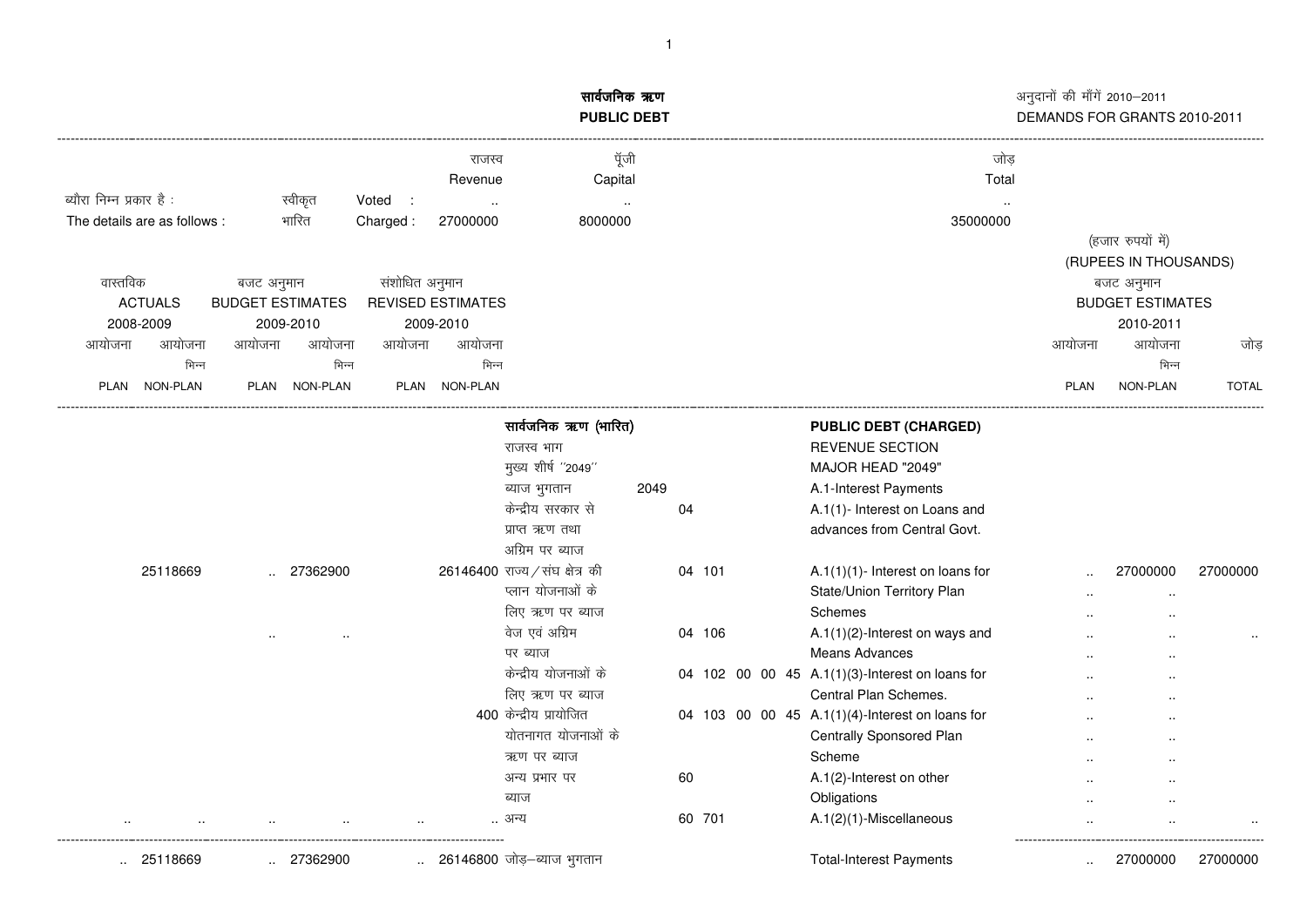|                             |                         |                |                          | सार्वजनिक ऋण<br><b>PUBLIC DEBT</b> |      |        | अनुदानों की माँगें 2010-2011<br>DEMANDS FOR GRANTS 2010-2011 |             |                         |              |  |
|-----------------------------|-------------------------|----------------|--------------------------|------------------------------------|------|--------|--------------------------------------------------------------|-------------|-------------------------|--------------|--|
|                             |                         |                | राजस्व<br>Revenue        | पूँजी<br>Capital                   |      |        | जोड<br>Total                                                 |             |                         |              |  |
| ब्यौरा निम्न प्रकार है:     | स्वीकृत                 | Voted :        |                          |                                    |      |        |                                                              |             |                         |              |  |
| The details are as follows: | भारित                   | Charged:       | 27000000                 | 8000000                            |      |        | 35000000                                                     |             | (हजार रुपयों में)       |              |  |
|                             |                         |                |                          |                                    |      |        |                                                              |             | (RUPEES IN THOUSANDS)   |              |  |
| वास्तविक                    | बजट अनुमान              | संशोधित अनुमान |                          |                                    |      |        |                                                              |             | बजट अनुमान              |              |  |
| <b>ACTUALS</b>              | <b>BUDGET ESTIMATES</b> |                | <b>REVISED ESTIMATES</b> |                                    |      |        |                                                              |             | <b>BUDGET ESTIMATES</b> |              |  |
| 2008-2009                   | 2009-2010               |                | 2009-2010                |                                    |      |        |                                                              |             | 2010-2011               |              |  |
| आयोजना<br>आयोजना            | आयोजना<br>आयोजना        | आयोजना         | आयोजना                   |                                    |      |        |                                                              | आयोजना      | आयोजना                  | जोड          |  |
| भिन्न                       | भिन्न                   |                | भिन्न                    |                                    |      |        |                                                              |             | भिन्न                   |              |  |
| PLAN NON-PLAN               | PLAN<br><b>NON-PLAN</b> | PLAN           | <b>NON-PLAN</b>          |                                    |      |        |                                                              | <b>PLAN</b> | NON-PLAN                | <b>TOTAL</b> |  |
| 25118669                    | 27362900                |                |                          | 26146800 जोड़-मुख्य शीर्ष ''2049'' |      |        | TOTAL - MAJOR HEAD"2049"                                     |             | 27000000                | 27000000     |  |
|                             |                         |                |                          | मुख्य शीर्ष "2048"                 |      |        | MAJOR HEAD "2048"                                            |             |                         |              |  |
|                             |                         |                |                          | शिक्षा या ऋण बचाव                  | 2048 |        | A.2-Appropriation for education                              |             |                         |              |  |
|                             |                         |                |                          | के लिए विनियोग                     |      |        | or avoidance of Debt.                                        |             |                         |              |  |
|                             |                         |                |                          | अन्य विनियोग                       |      |        | A.2(1)- Other Appropriations                                 |             |                         |              |  |
|                             |                         |                |                          | किस्त का पूर्व भुगतान              |      |        | A.2(1)(1)- Prepayment Premium.                               |             |                         |              |  |
|                             |                         |                |                          | जोड़-मुख्य शीर्ष "2048"            |      |        | Total - MAJOR HEAD "2048"                                    |             |                         |              |  |
| 25118669                    | 27362900                |                |                          | 26146800 जोड़-राजस्व भाग           |      |        | TOTAL-REVENUE SECTION                                        |             | 27000000                | 27000000     |  |
|                             |                         |                |                          | पूँजी भागः                         |      |        | <b>CAPITAL SECTION:</b>                                      |             |                         |              |  |
|                             |                         |                |                          | मुख्य शीर्ष "6004"                 |      |        | MAJOR HEAD "6004"                                            |             |                         |              |  |
|                             |                         |                |                          | केन्द्रीय सरकार                    | 6004 |        | AA.1-Loans and Advances                                      |             |                         |              |  |
|                             |                         |                |                          | से ऋण व अग्रिम                     |      |        | from the Central Government                                  |             |                         |              |  |
|                             |                         |                |                          | गैर योजना श्रम                     |      | 01     | AA.1(1)-Non-Plan Loans                                       |             |                         |              |  |
|                             |                         |                |                          | साधनों कमी पूरी करने               |      | 01 101 | AA.1(1)(1)-Loans to cover gap                                |             |                         |              |  |
|                             |                         |                |                          | के लिए ऋण                          |      |        | in resources                                                 |             |                         |              |  |
| 3860345                     | 7352200                 |                |                          | 6994500 लघु बचत योजना का           |      | 01 102 | AA.1(1)(2)-Share of Small                                    |             | 8000000                 | 8000000      |  |
|                             |                         |                |                          | हिस्सा                             |      |        | <b>Savings Collections</b>                                   |             |                         |              |  |